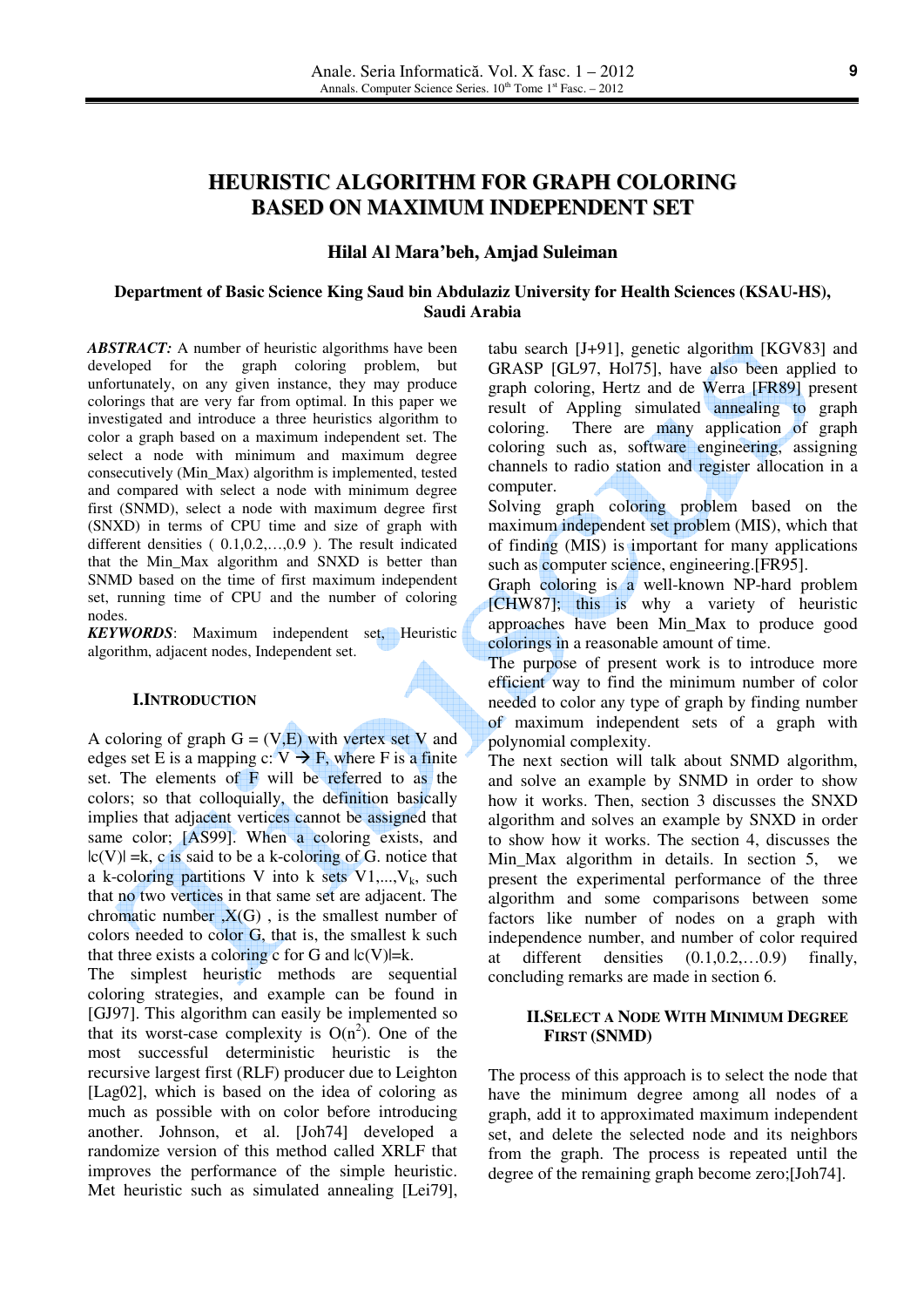*Procedure SNMD:* 

Input:  $G (V, E)$ 

Output: MIS

/\* Global : int max ind set[], char visite node[]; Get ind set()  $/*$  function to get the independent sets {While degree\_node( G )  $\langle$  >  $\rangle$  /\* return zero if there are no nodes

> ${v:} = select node(G)$  /\* find the node that has smallest degree , if there are more than one choose the first one.  $G:=G-v-neighbors(v);$

max ind set=max ind set  $U \{v\}$ 

} }

The running time bound for SNMD is  $O(n^2)$ , in Fig.2 we apply this algorithm on a graph in Fig.1.

As a result in Fig.2 the procedure is explained in the following steps:

*Step 1*: choose the node that has minimum degree first and put it in max\_ind\_set[], as you see there is tow node has the same degree , so we choose node that has ascending order [node 2].

*Step 2:* delete the selected node and its neighbors from the graph.

*Step 3* : after deleting the graph containing tow nodes [3,5], apply algorithm on this sub graph to select another node, after applying the algorithm the Maximum Independent Set is [2,3].

*Step 4*: delete the Maximum Independent Set nodes from the main graph, and apply the algorithm once more to find all coloring until the degree of the remaining graph becomes zero.

When the algorithm finish, we will obtain on four colors for the entire main graph:

- 1: [2,3] MIS. 2: [1]. 3: [4].
- 

4: [5].

# **III.SELECT A NODE WITH MAXIMUM DEGREE FIRST (SNXD)**

The process of this approach is to select the node that have the maximum degree among all nodes of a graph, add it to approximated maximum independent set, and delete the selected node and its neighbors from the graph. The process is repeated until the degree of the remaining graph become zero;[GJ97].

*Procedure SNXD:*

Input:  $G(V,E)$ Output: MIS /\* Global: int max\_ind\_set[],char visite\_node[]; Get ind set()  $/*$  function to get the independent sets {

While degree\_node( $G$ ) <>0 /\* return zero if there are no nodes

{

v:=select\_node( $G$ ) /\* find the node that has largest degree , if there are more than one choose the first one.  $G:=G-v\text{-neighbors}(v);$ max ind set=max ind set U  $\{v\}$  }}

The running time bound for SNXD is  $O(n^2)$ , in Fig.3 we apply this algorithm on a graph in Fig.1.

As a result in Fig.3 the procedure is explained in the following steps:

*Step 1*: choose the node that has maximum degree first and put it in max\_ind\_set $[$ ], as you see there is one node [1].

*Step 2*: delete the selected node and its neighbors from the graph.

*Step 3:* after deleting the graph containing three nodes zero nodes, the Maximum Independent Set is [1].

*Step 4:* delete the Maximum Independent Set nodes from the main graph, and apply the algorithm once more to find all coloring until the degree of the remaining graph becomes zero.

When the algorithm finish, we will obtain on three colors for all the main graph:

1: [1] MIS.

 $2: [4,3]$ . 3: [2,5].



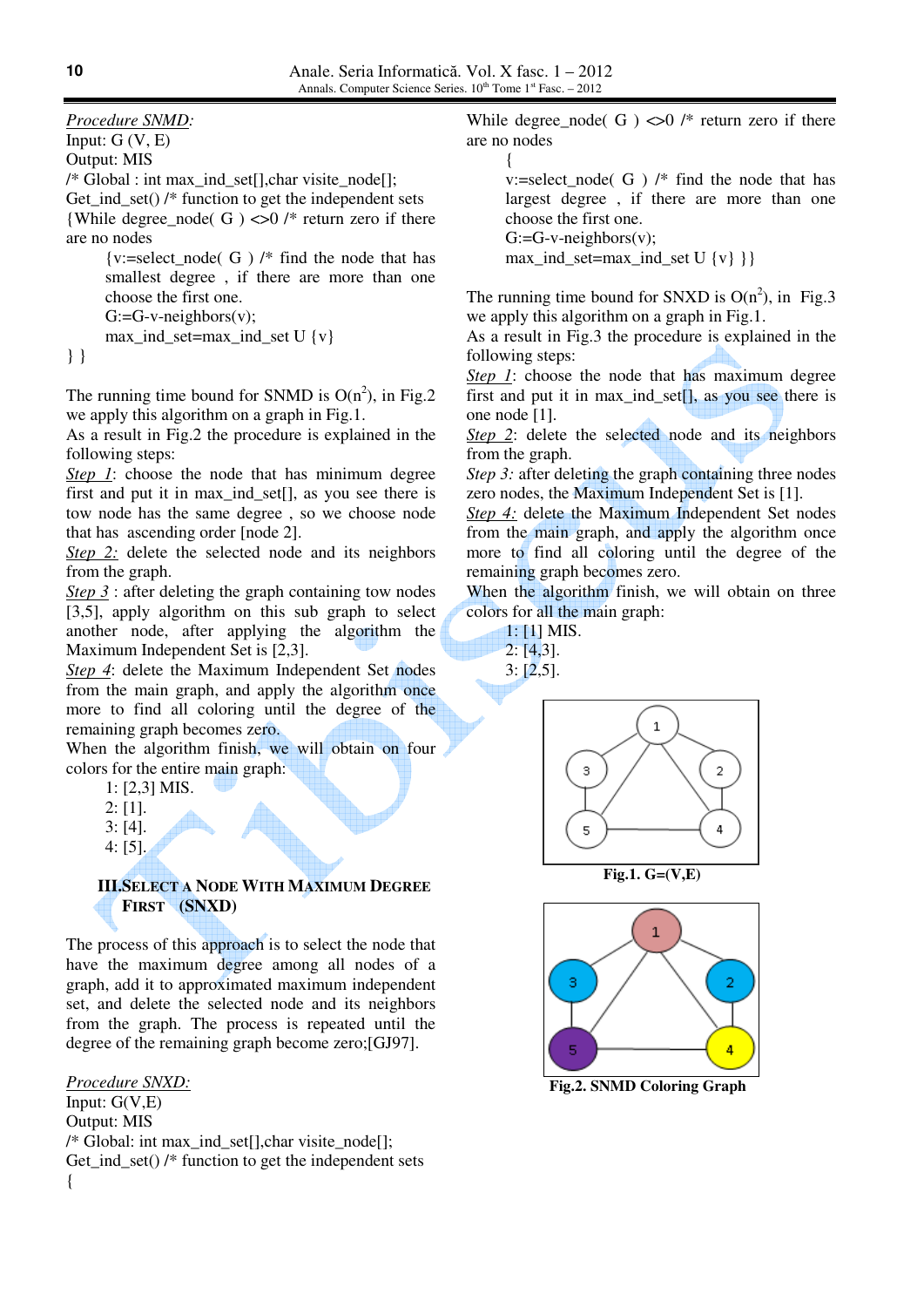

## **IV.SELECT A NODE WITH MINIMUM AND MAXIMUM DEGREE CONSECUTIVELY (MIN\_MAX)**

The main function of this algorithm is to find the maximum independent set of any graph, which might be used, among many other services in the graph coloring. If we want to find all Independent Set's, after finding the first MIS, we eliminate the nodes that are in MIS and their edges from the graph, and call the procedure again.

In Fig.4 we apply this algorithm on a graph in Fig.1 and the idea of the algorithm is as the following:

*Step 1*: Select the node that has minimum degree first and put it in max\_ind\_set[], as you see there is tow node has the same degree , so we select node that has ascending order [node 2].

*Step 2*: delete the selected node and its neighbors from the graph.

*Step 3* : after deleting the graph containing tow nodes [3,5], apply algorithm on this sub graph to select another node, after applying the algorithm the Maximum Independent Set is [2,3].

*Step 4*: delete the Maximum Independent Set nodes from the main graph step 5: select the node that has maximum degree and put it in max ind set[], as you see there is three node has the same degree, so we select node that has ascending order.[node1].

*Step 6*: delete the selected node and its neighbors from the graph.

*Step 7*: after deleting the degree of the graph is zero so the second independent set (IS) is node [1].

*Step 8*: delete this node from the graph, and apply the algorithm by select the node that has minimum degree.[node 4]. And delete it with its neighbors. Third  $(IS)$  is  $[4]$ .

*Step 9*: delete this node from the graph, and apply the algorithm by select the node that has maximum degree. [node 5]. And delete it with its neighbors. Fourth (IS) is [5].

When the algorithm finish, we will obtain on four colors for the entire main graph:

1: [2,3] MIS.

- 2: [1].
- 3: [4].

4: [5].



**Fig.4 Min\_Max Algorithm Graph Coloring**

The following algorithm which summarized the above discussion consists of three procedures:

- 1. Degree ( ): return zero if there are no nodes in G.
- 2. select\_min\_node ( ): return vertex which has smallest degree.
- 3. Select\_max\_node ( ): return vertex which has largest degree.

*Procedure Min\_Max:*  Input:  $G(V,E)$ 

Output: MIS

/\*Global: intmax\_ind\_set[], char visite\_node[], select\_min\_node, select\_max\_node;

Get ind set()  $\frac{1}{x}$  function to get the independent sets

{ While degree\_node( G )  $\ll 0$  /\* return zero if there are no nodes

> { if g is odd /\* variable to determine which procedure select (min or max)

 *{* 

v:=select min node( G ) /\* find the node that has largest degree , if there are more than one choose the first one

 $G:=G-v-neighbors(v);$ 

Visite\_node[V]='T'

 $max\_ind\_set=max\_ind\_set$  U {v}

 } Else {

v:=select max node ( G ) /\* find the node that has largest degree , if there are more than one choose the first one

 $G:=G-v-neighbors(v);$ 

Visite\_node[V]='T'

max ind set=max ind set U  $\{v\}$ 

}} }

{

/\*Global: intmax\_ind\_set[], char visite\_node[],

select\_min\_node, select\_max\_node;

Get ind set()  $/*$  function to get the independent sets {

While degree node( G )  $\langle 0 \rangle$  /\* return zero if there are no nodes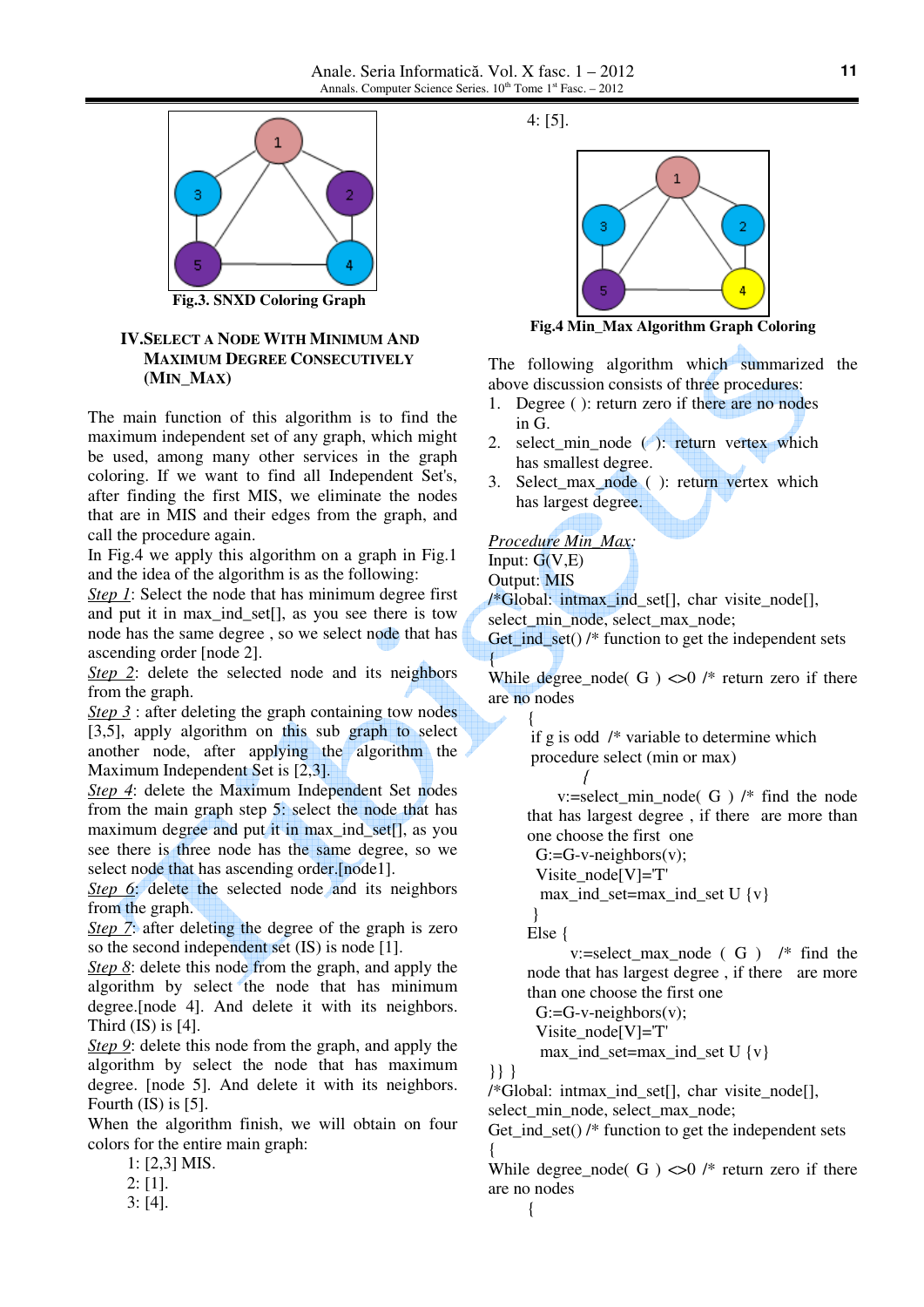if g is odd /\* variable to determine which procedure select (min or max)

 $\{$ v:=select\_min\_node( $G$ ) /\* find the node that has largest degree , if there are more than one choose the first one

 $G:=G-v-neighbors(v);$  Visite\_node[V]='T' max ind set=max ind set U  $\{v\}$ }

Else {

v:=select\_max\_node  $(G)$  /\* find the node that has largest degree , if there are more than one choose the first one

 $G:=G-v\text{-neighbors}(v);$  Visite\_node[V]='T'  $max\_ind\_set=max\_ind\_set \cup \{v\} \}$ 

### **V.COMPUTATIONAL RESULTS**

The three algorithms are programmed in Visual C++ 6.0, compiled and executed on an Intel Pentium 4 CPU 1400 MHZ, 128 RAM. under MS Win XP.

The computational results show the difference in performance between the algorithms in terms the CPU run time and the size of graph. The test graph is generated randomly by choosing the size (N) of the graph and the density (D). The size of the graph is varied between 20 up to 5000 at different densities (0.1, 0.2,…, 0.9). 10 graphs are generated and considered their average result.

In table (1 to 3) we have the computational results for testing the random graphs of three algorithms (SNMD, SNXD, Min\_Max ), each with different size 20,…,5000 and different densities 0.1,05,0.9.

The table's shows size of graphs size of the MIS's, CPU run time performance for finding the MIS.

The variation of CPU time between the three algorithm is shown in (figure 1.1 to 1.9) at different densities  $(0.1,..., 0.9)$  respectively. In fact the CPU time form density 0.1,..,0.4 is smaller in Min\_Max algorithm, SNXD at node 3000 than SNMD, but when density is  $0.5$ ..., 0.9 the SNMD is smaller time.

In figure  $(2.1, 2.2, and 2.3)$  shows the variation between the MIS and size of graph and different densities 0.1, …, 0.9, as you see the number of nodes in MIS in Min Max algorithm and SNMX is equal. but in SNXD the number of nodes in MIS is smaller.

In figure (3.1,…, 3.3 ) shows the variation time for MIS and the graph size with different densities 0.1,..,0.9 the SNXD and Min\_Max algorithm is more efficient form SNMD to find the MIS with less time.

In figure (4.1,4.5 and 4.9) shows the relation between the graph size and number of colors with different densities 0.1,…,0.9. The number of colors in Min\_Max algorithm and SNXD is less small than SNMD.

In figure (5.1 and 5.1.1) shows the relation between the CPU time and different density in Min\_Max algorithm. Figure (5.2 and 5.2.1) shows the relation between the CPU time and different density in SNMD and figure (5.3 and 5.3.1) shows the relation between the CPU time and different density in SNXD. In fact the CPU time form density 0.1,..,0.4 is smaller in Min\_Max algorithm, SNXD at node 3000 than SNMD, but when density is 0.5,..,0.9 the SNMD is smaller time.

In figure  $(6.1, 6.2, 6.3, 6.4)$  shows there relation between density and the time for MIS, number of color, CPU time and MIS in Min\_Max algorithm at graph size 5000 with different densities 0.1,…,0.9 .

In figure  $(7.1, 7.2, 7.3, 7.4)$  shows there relation between density and the time for MIS, number of color, CPU time and MIS SNMD algorithm at graph size 5000 with different densities 0.1,…,0.9 . As mentioned the time is decrease when the density is increase, the MIS is decrease and the number of coloring is increase, but the CPU time is increase and decrease depends on the density. This result is continuously rising by increasing the size of the graph.

As mentioned the time is decrease when the density is increase, the MIS is decrease and the number of coloring is increase, but the CPU time is increase and decrease depends on the density, as also in figure (8.1, 8.2, 8.3, and 8.4) for SNXD.

MIS and the minimum number of colors required to color a graph is at small density in general.

The time needed to find the MIS is very small relatively at 0.8 or 0.9 densities.

For further researches plans to compare the Min\_Max algorithm with other exact algorithms are suggested. Plans are also recommended to verify that the selection node is always better when it has the highest degree.

#### **VI.CONCLUSION**

In this paper we introduce an approximate algorithm to color graph based on MIS finding. We have compared the Min\_Max algorithm, SNMD, SNXD. Experimentation proved that that the Min\_Max algorithm and SNXD is more efficient than the SNMD algorithm in terms of the number of nodes in a graph and the time complexity. The worst case for the MIS and the minimum number of colors required to color a graph is at small density in general.

The time needed to find the MIS is very small relatively at 0.8 or 0.9 densities.

For further researches plans to compare the Min\_Max algorithm with other exact algorithms are suggested.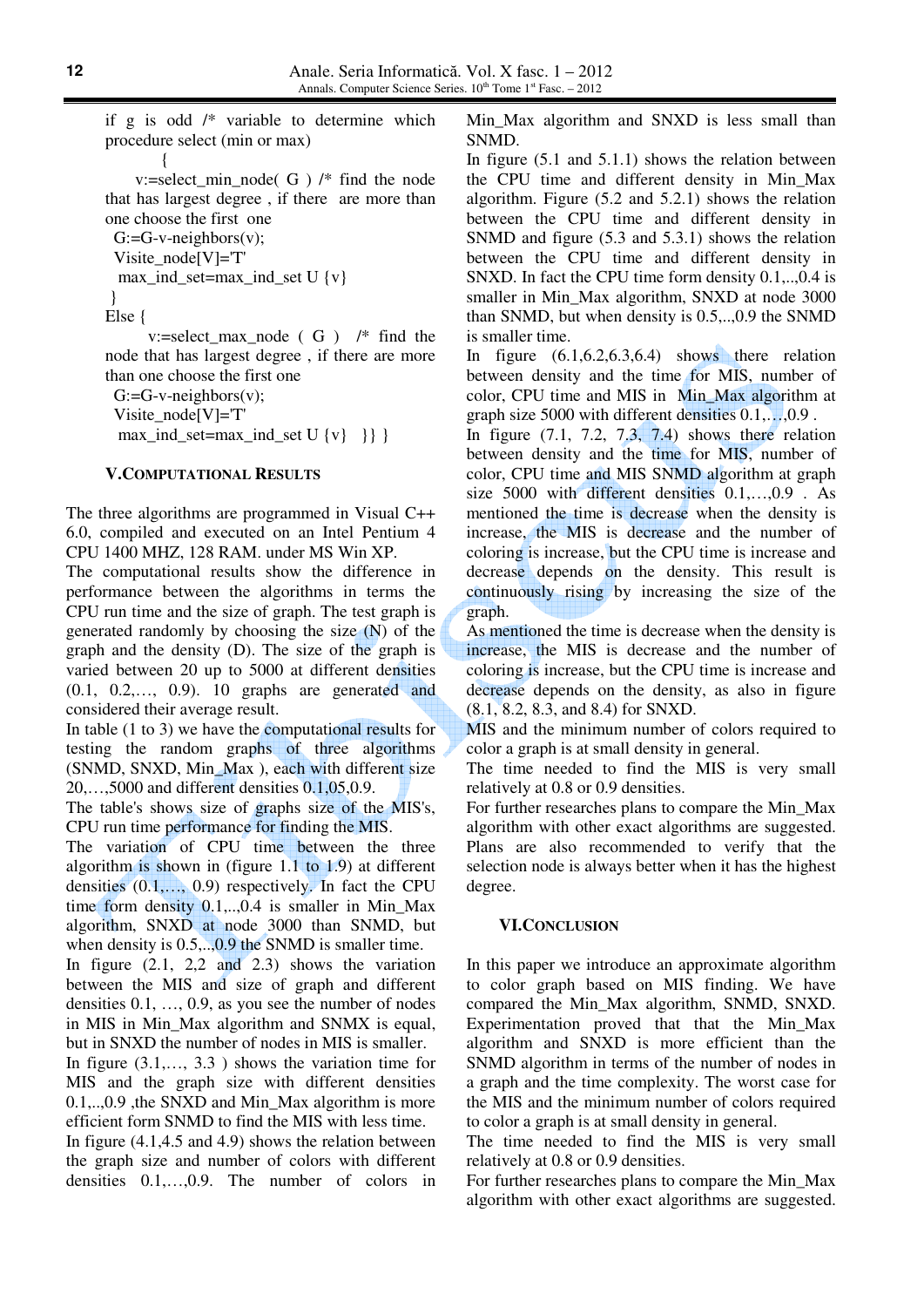Plans are also recommended to verify that the selection node is always better when it has the highest degree.

### **REFERENCES**

- [AS99] **A. Al-Jaber, A. Sharieh** Algorithms Based on Weight Factors for Maximum Independent Set. Jordan: University of Jordan, 1999.
- [CHW87] **M. Chams, A. Hertz, D. de Werra**  Some Experiments with Simulated Annealing for Coloring Graphs, European Journal Of Operational Research, 32,(1987) 260-266.
- [FR89] **T. A. R. E Feo, M. G. C Resende** A Probabilistic Heuristic for Computationally Diffecult Set Covering Problem, Operations Research Letters,8,(1989) 67-71.
- [FR95] **T. A. R. E Feo, M. G. C Resende**  Greedy Randomize Adaptive Search Procedures, Journal Of Global Optimization 2,(1995) 1-27
- [GJ97] **M. R. Garey, D. S. Johnson**  Computers and Intractability: A Guide to the theory of NP-Completeness, W.H. Freeman and Co., Francisco, 1979.
- [GL97] **F. Golver, M. Laguna** Tabu Search, Kluwer Academic Publishers, 1997.
- [Hol75] **J. H. Holland** Adaptation in natural language and Artificial Systems, University of Michigan Press, Ann Arbor, MI, 1975.
- [Joh74] **D. S. Johnson** "Worst-case behavior of graph coloring algorithm",Proceedings of the Fifth Southeastern Conference on Combinatorics, Graph Theory and Computing,Utilitas Mathematica Publishing Winnipeg, Canada (1974) 513-528.
- [J+S91] **D. S. Johnson**, **C. A. Aragon, L. A. Mcgeoch, C. Schevon** - Optimization by Simulated Annealing: An Experimental Evaluation – Part II ( Graph Coloring and Number Partitioning), Operations Research, 31,(1991) 378-406.
- [KGV83] **S. Kirkpatrick, C. D Gelatt Jr., M. P**. **Vecchi** - Optimization by Simulated Annealing, Science, 220,(1983) 61-680.
- [Lag02] **Manuel Laguna** Tabu Search with Simple Ejection Chain for Coloring Graphs. Leeds School of Business, University of Colorado, Boulder, CO 80309-0419, USA, February 14,2002.
- [Lei79] **Leighton, F.T.A.** Graph Coloring Algorithm for large Scheduling Problems,J.Res. Nat. Bur. Standard, 84,(1979) 789-506.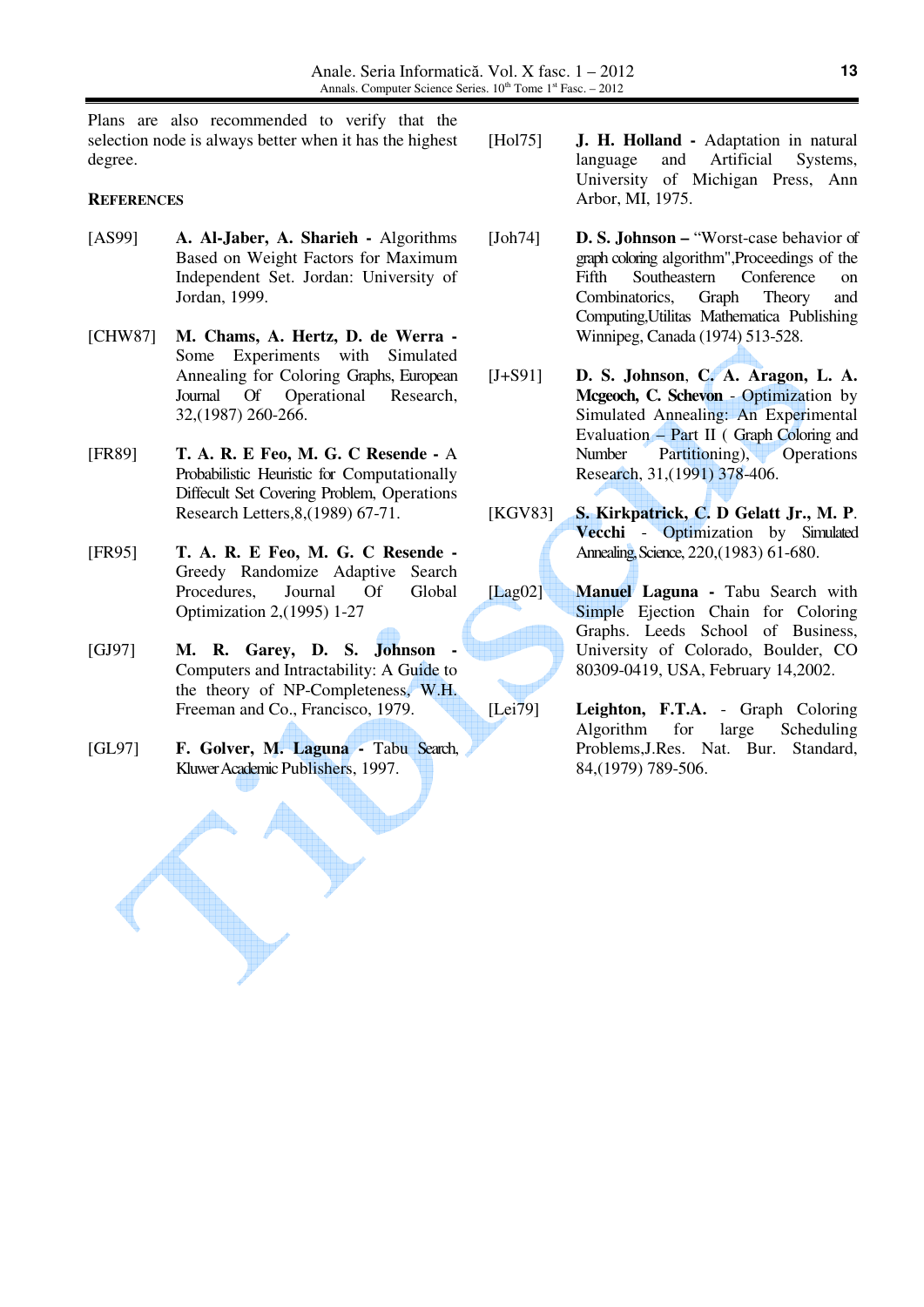## **Appendix**

### TABLE I Average Time in second Min\_Max Algorithm, SNMD and SNXD Graph size = (20, 40,.....5000), Density = **(0.1)**

|                   | <b>Min Max Algorithm</b> |            |                         |                        |                    |            |                         | <b>SNMD</b>            |                            | <b>SNXD</b> |                         |                        |                 |  |  |
|-------------------|--------------------------|------------|-------------------------|------------------------|--------------------|------------|-------------------------|------------------------|----------------------------|-------------|-------------------------|------------------------|-----------------|--|--|
| Num<br>of<br>Node | Density                  | <b>MIS</b> | Time(sec)<br><b>MIS</b> | Time(sec)<br>All Color | Num<br>of<br>color | <b>MIS</b> | Time(sec)<br><b>MIS</b> | Time(sec)<br>All Color | Num<br>$\alpha$ f<br>color | <b>MIS</b>  | Time(sec)<br><b>MIS</b> | Time(sec)<br>All Color | Num of<br>color |  |  |
| 20                |                          | 11         | $\Omega$                | $\Omega$               | 3                  | 11         | $\Omega$                | $\Omega$               | 3                          | 10          | $\Omega$                | $\Omega$               | 3               |  |  |
| 40                |                          | 19         | $\mathbf{0}$            | $\Omega$               | 5                  | 19         | $\mathbf{0}$            | $\mathbf{0}$           | 5                          | 12          | $\overline{0}$          | $\mathbf{0}$           | 5               |  |  |
| 60                |                          | 24         | $\mathbf{0}$            | $\Omega$               | 6                  | 24         | $\mathbf{0}$            | $\Omega$               | 6                          | 15          | $\overline{0}$          | $\mathbf{0}$           | 6               |  |  |
| 80                |                          | 27         | $\mathbf{0}$            | $\Omega$               | π                  | 27         | $\mathbf{0}$            | $\Omega$               | 8                          | 17          | $\Omega$                | $\Omega$               | 7               |  |  |
| 100               |                          | 32         | $\Omega$                | $\Omega$               | 8                  | 32         | $\Omega$                | $\Omega$               | 8                          | 18          | $\Omega$                | $\Omega$               | 8               |  |  |
| 120               |                          | 35         | $\Omega$                | 0.01                   | 10                 | 35         | $\Omega$                | 0.01                   | 11                         | 20          | $\Omega$                | 0.01                   | 9               |  |  |
| 200               | 0.1                      | 45         | 0.01                    | 0.05                   | 14                 | 45         | 0.01                    | 0.02                   | 13                         | 33          | $\Omega$                | 0.01                   | 13              |  |  |
| 400               |                          | 56         | 0.07                    | 0.25                   | 22                 | 56         | 0.08                    | 0.31                   | 23                         | 36          | 0.02                    | 0.1                    | 22              |  |  |
| 800               |                          | 68         | 0.29                    | 1.692                  | 38                 | 68         | 0.29                    | 1.932                  | 40                         | 39          | 0.05                    | 0.65                   | 36              |  |  |
| 1000              |                          | 72         | 0.45                    | 2.824                  | 44                 | 72         | 0.461                   | 3.525                  | 48                         | 39          | 0.08                    | 1.202                  | 43              |  |  |
| 2000              |                          | 87         | 1.763                   | 18.546                 | 81                 | 87         | 1.772                   | 22.731                 | 87                         | 48          | 0.351                   | 8.482                  | 74              |  |  |
| 3000              |                          | 96         | 4.096                   | 56.728                 | 110                | 96         | 4.176                   | 68.685                 | 124                        | 50          | 0.812                   | 26.146                 | 98              |  |  |
| 4000              |                          | 96         | 6.69                    | 122.369                | 139                | 96         | 6.75                    | 150.908                | 153                        | 53          | 1.462                   | 59.632                 | 126             |  |  |
| 5000              |                          | 100        | 10.935                  | 228.065                | 165                | 100        | 29.731                  | 296.348                | 184                        | 56          | 2.333                   | 114.748                | 147             |  |  |

TABLE **II** Average Time in second Min\_Max Algorithm, SNMD and SNXD Graph size = (20, 40,…..5000), Density = **(0.5)**  $\sim$ 

|                           |         |             |                         | Min Max Algorithm      |                            | <b>SNMD</b>  |                         |                        |                 |                          | <b>SNXD</b>             |                        |                            |  |  |
|---------------------------|---------|-------------|-------------------------|------------------------|----------------------------|--------------|-------------------------|------------------------|-----------------|--------------------------|-------------------------|------------------------|----------------------------|--|--|
| Num<br>$\alpha$ f<br>Node | Density | <b>MIS</b>  | Time(sec)<br><b>MIS</b> | Time(sec)<br>All Color | Num<br>$\alpha$ f<br>color | <b>MIS</b>   | Time(sec)<br><b>MIS</b> | Time(sec)<br>All Color | Num of<br>color | <b>MIS</b>               | Time(sec)<br><b>MIS</b> | Time(sec)<br>All Color | Num<br>$\alpha$ f<br>color |  |  |
| 20                        |         | 5           | $\Omega$                | $\Omega$               | 8                          | 5            | $\theta$                | $\Omega$               | 8               | 3                        | $\Omega$                | $\Omega$               | 8                          |  |  |
| 40                        |         | 9           | $\Omega$                | $\Omega$               | 13                         | 9            | $\Omega$                | $\theta$               | 13              | $\mathbf{3}$             | $\Omega$                | $\Omega$               | 10                         |  |  |
| 60                        |         | $\mathbf Q$ | $\Omega$                | $\Omega$               | 16                         | $\mathbf{Q}$ | $\Omega$                | $\theta$               | 18              | 4                        | $\Omega$                | $\Omega$               | 13                         |  |  |
| 80                        |         | 10          | $\Omega$                | 0.01                   | 22                         | 10           | $\overline{0}$          | 0.01                   | 24              | 4                        | $\Omega$                | 0.01                   | 24                         |  |  |
| 100                       |         | 10          | $\Omega$                | 0.01                   | 26                         | 10           | $\Omega$                | 0.01                   | 29              | $\overline{\phantom{0}}$ | $\Omega$                | 0.01                   | 24                         |  |  |
| 120                       |         | 10          | $\Omega$                | 0.01                   | 30                         | 10           | $\Omega$                | 0.01                   | 31              | 5                        | $\Omega$                | 0.01                   | 28                         |  |  |
| 200                       | 0.5     | 11          | $\Omega$                | 0.04                   | 43                         | 11           | $\Omega$                | 0.04                   | 50              | $\overline{\phantom{0}}$ | $\Omega$                | 0.04                   | 42                         |  |  |
| 400                       |         | 13          | 0.01                    | 0.24                   | 79                         | 13           | 0.01                    | 0.24                   | 82              | $\overline{ }$           | 0.01                    | 0.221                  | 79                         |  |  |
| 800                       |         | 15          | 0.05                    | 1.591                  | 145                        | 15           | 0.05                    | 1.592                  | 154             | 8                        | 0.03                    | 1.482                  | 140                        |  |  |
| 1000                      |         | 16          | 0.08                    | 3.004                  | 179                        | 16           | 0.08                    | 3.035                  | 196             | 8                        | 0.04                    | 2.814                  | 165                        |  |  |
| 2000                      |         | 16          | 0.31                    | 20.77                  | 322                        | 16           | 0.31                    | 20.489                 | 347             | 8                        | 0.15                    | 19.78                  | 302                        |  |  |
| 3000                      |         | 18          | 0.691                   | 65.264                 | 476                        | 18           | 0.701                   | 64.423                 | 509             | 10                       | 0.351                   | 61.53                  | 435                        |  |  |
| 4000                      |         | 18          | 1.182                   | 147.08                 | 593                        | 18           | 1.202                   | 142.856                | 628             | 10                       | 0.641                   | 143.5                  | 555                        |  |  |
| 5000                      |         | 19          | 1.912                   | 282.11                 | 713                        | 19           | 2.844                   | 273.663                | 742             | 11                       | 1.061                   | 273.7                  | 657                        |  |  |

TABLE **III Average Time in second Min\_Max Algorithm, SNMD and SNXD Graph size = (20, 40,.....5000) Density =** 

**(0.9)** 

|                   |         |                |              | Min Max Algorithm      |                    | <b>SNMD</b>    |                         |                        |                 |                | <b>SNXD</b>  |                        |                    |  |  |
|-------------------|---------|----------------|--------------|------------------------|--------------------|----------------|-------------------------|------------------------|-----------------|----------------|--------------|------------------------|--------------------|--|--|
| Num<br>of<br>Node | Density | MI<br>S        | Time(sec)    | Time(sec)<br>All Color | Num<br>of<br>color | <b>MIS</b>     | Time(se<br>$\mathbf{c}$ | Time(sec)<br>All Color | Num of<br>color | MI<br>S.       | Time(sec)    | Time(sec)<br>All Color | Num<br>of<br>color |  |  |
| 20                |         | $\overline{3}$ | $\Omega$     | $\mathbf{0}$           | 15                 | 3              | $\mathbf{0}$            | $\overline{0}$         | 15              |                | $\mathbf{0}$ | $\theta$               | 4                  |  |  |
| 40                |         | 3              | $\mathbf{0}$ | $\mathbf{0}$           | 25                 | 3              | $\mathbf{0}$            | $\mathbf{0}$           | 25              | $\overline{c}$ | $\mathbf{0}$ | $\overline{0}$         | 22                 |  |  |
| 60                |         | $\mathbf{3}$   | $\Omega$     | $\theta$               | 36                 | 3              | $\Omega$                | $\Omega$               | 36              | 2              | $\Omega$     | $\Omega$               | 31                 |  |  |
| 80                |         | 4              | $\Omega$     | $\theta$               | 48                 | $\overline{4}$ | $\mathbf{0}$            | 0.01                   | 47              | $\overline{c}$ | $\mathbf{0}$ | 0.01                   | 40                 |  |  |
| 100               |         | 4              | $\Omega$     | 0.01                   | 55                 | 4              | $\Omega$                | 0.011                  | 57              | 2              | $\Omega$     | 0.017                  | 49                 |  |  |
| 120               |         | 4              | $\Omega$     | 0.01                   | 67                 | $\overline{4}$ | $\Omega$                | 0.02                   | 69              | $\overline{c}$ | $\Omega$     | 0.02                   | 59                 |  |  |
| 200               | 0.9     | 4              | $\Omega$     | 0.03                   | 101                | $\overline{4}$ | $\Omega$                | 0.04                   | 102             | $\overline{c}$ | $\Omega$     | 0.048                  | 100                |  |  |
| 400               |         | 5              | $\Omega$     | 0.22                   | 185                | 5              | $\theta$                | 0.161                  | 185             | $\overline{c}$ | 0.01         | 0.351                  | 186                |  |  |
| 800               |         | 5              | 0.01         | 1.453                  | 339                | 5              | 0.01                    | 1.092                  | 362             | 3              | 0.01         | 2.284                  | 341                |  |  |
| 1000              |         | 5              | 0.02         | 2.734                  | 417                | 5              | 0.023                   | 2.033                  | 447             | 3              | 0.01         | 4.266                  | 420                |  |  |
| 2000              |         | 6              | 0.06         | 19.327                 | 782                | 6              | 0.065                   | 13.9                   | 806             | 3              | 0.05         | 30.06                  | 780                |  |  |
| 3000              |         | 6              | 0.14         | 61.909                 | 1148               | 6              | 0.19                    | 44.544                 | 1187            | 3              | 0.12         | 97.65                  | 1138               |  |  |
| 4000              |         | 6              | 0.241        | 142.17                 | 1464               | 6              | 0.254                   | 100.354                | 1494            | 3              | 0.231        | 226.8                  | 1462               |  |  |
| 5000              |         | $\overline{7}$ | 0.3          | 266.88                 | 1760               | $\overline{7}$ | 0.313                   | 189.333                | 1782            | 4              | 0.291        | 425.3                  | 1777               |  |  |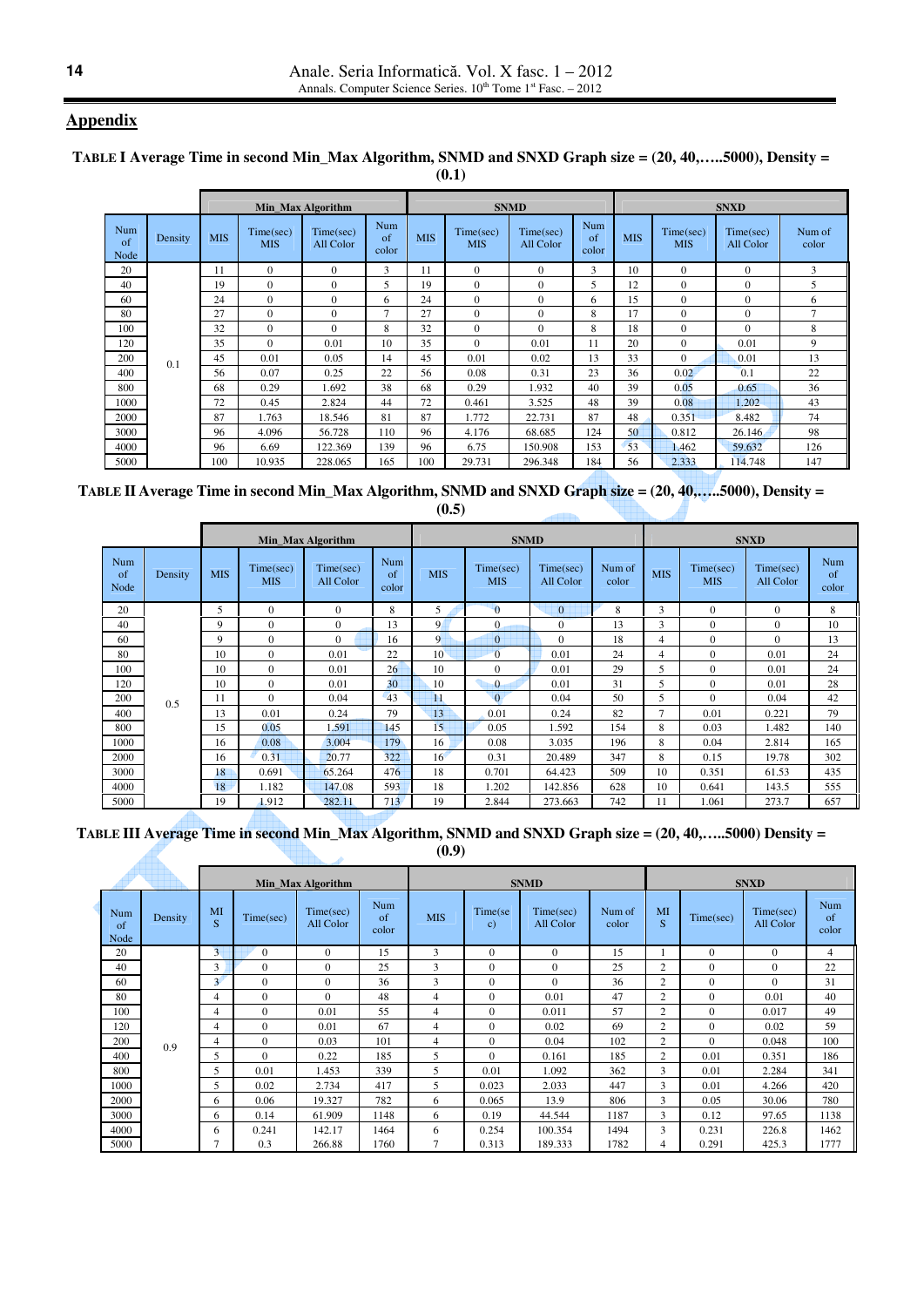Anale. Seria Informatică. Vol. X fasc. 1 - 2012 Annals. Computer Science Series. 10<sup>th</sup> Tome 1<sup>st</sup> Fasc. - 2012

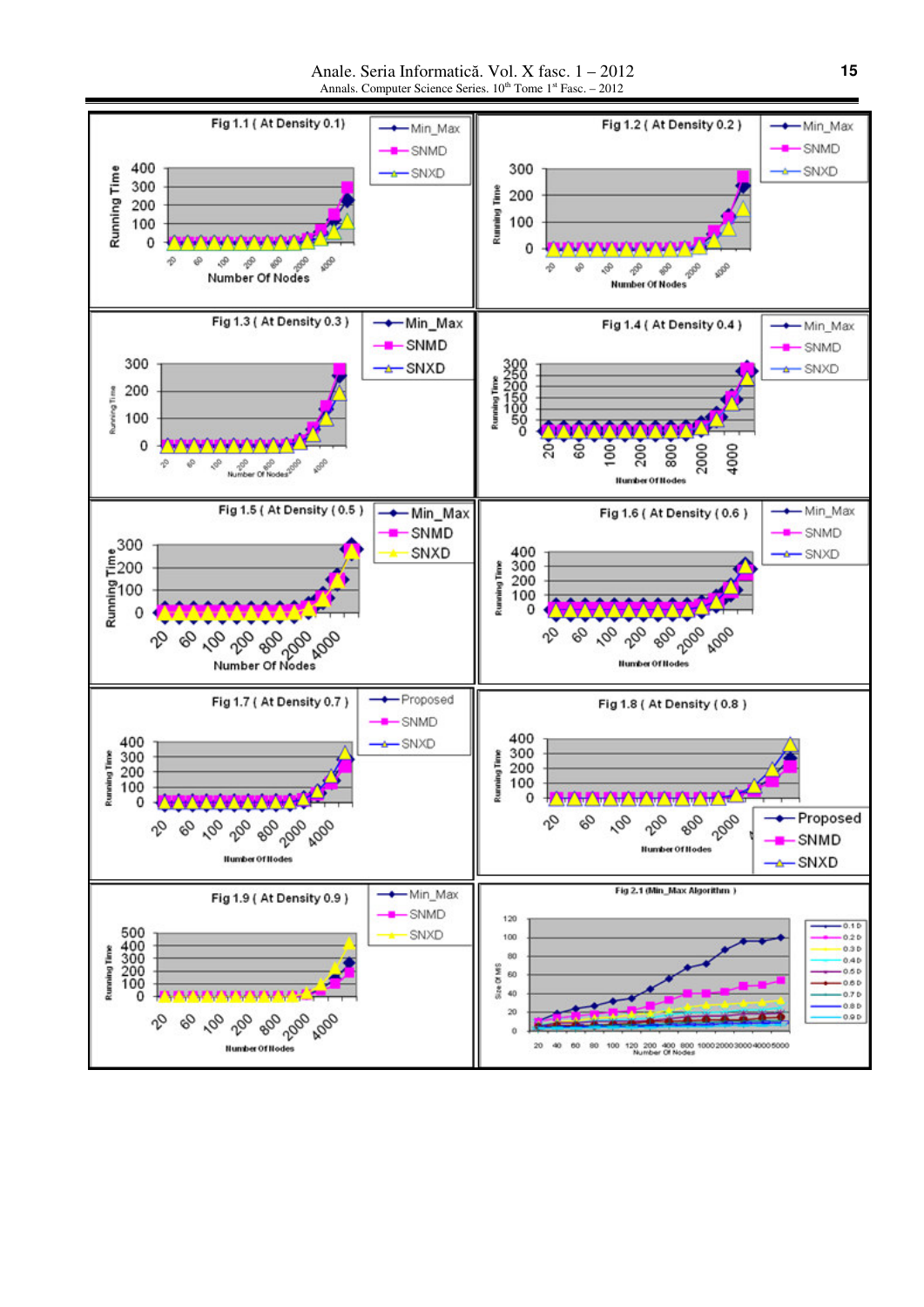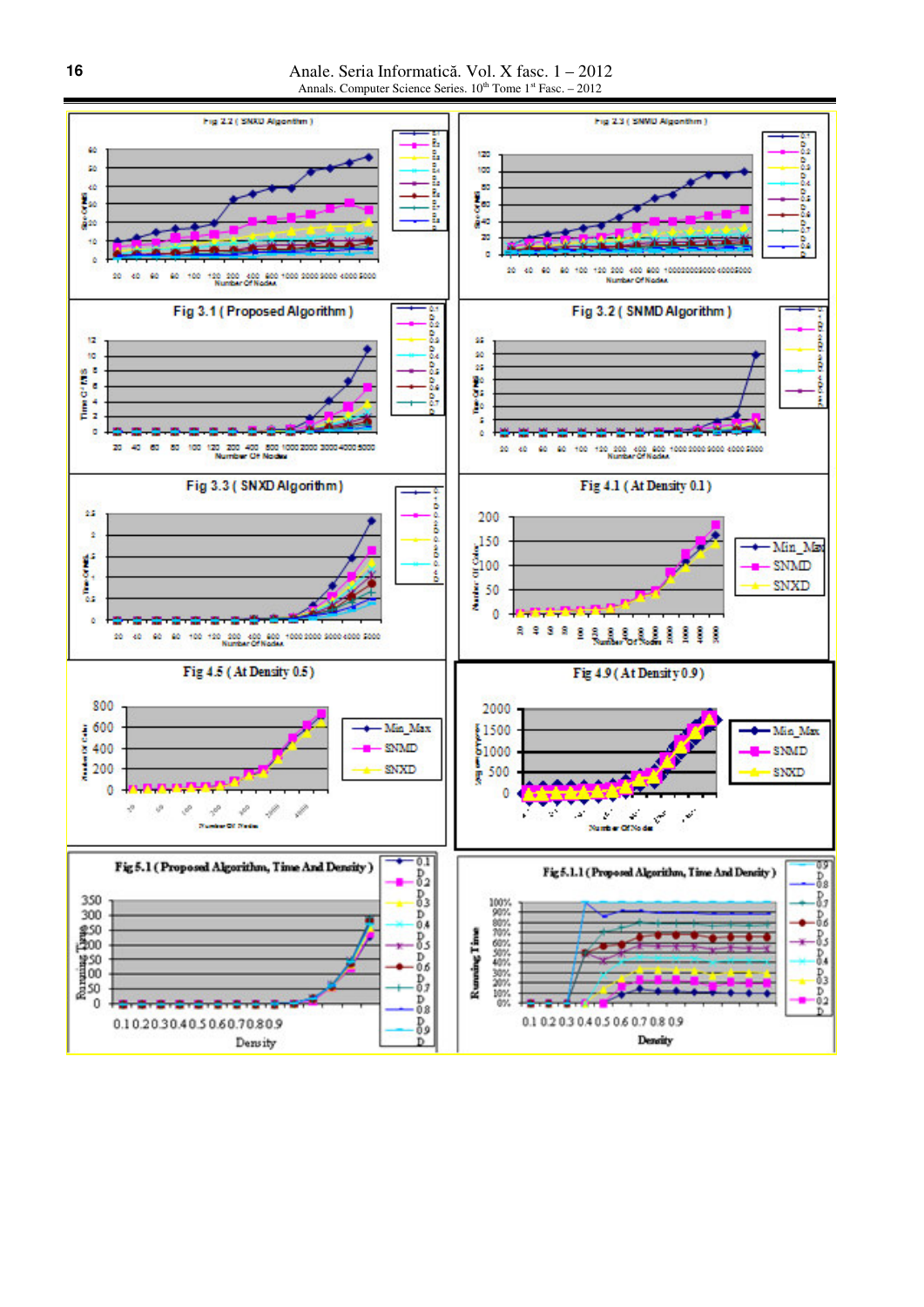Anale. Seria Informatică. Vol. X fasc. 1 - 2012 Annals. Computer Science Series. 10<sup>th</sup> Tome 1<sup>st</sup> Fasc. - 2012